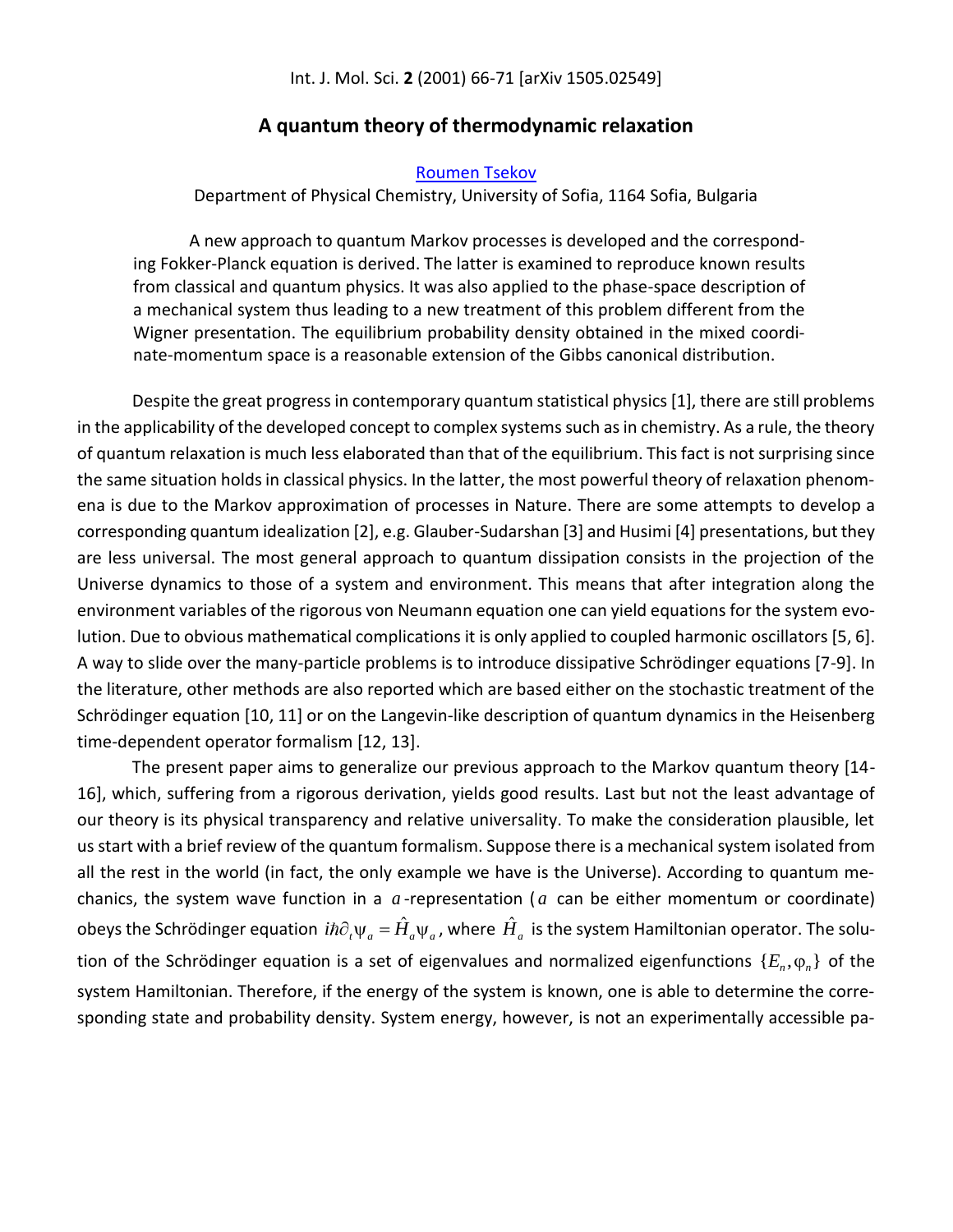rameter and, for this reason, the above program is not a working one. One can measure only energy difference, which is sufficient for description of the involved process only. For instance, the energy levels of a harmonic oscillator are equidistant and there is no experimental way to guess which state the system occupies at present.

The most popular system in chemistry is that exchanging energy with the surrounding medium at constant temperature  $T$  . It is a particular example for a system-environment division and the temperature is the basic characteristic of the environment. After Gibbs, there is no difficulty in obtaining the equilibrium probability density via the canonical expression

$$
\rho_e(a,\beta,n) = Z^{-1} \exp(-\beta E_n) \varphi_n^2(a)
$$
\n(1)

where  $Z = \sum \exp(-\beta E_n)$ ,  $\beta = (k_B T)^{-1}$  and  $k_B$  is the Boltzmann constant. However, as mentioned before, there is no general description of the non-equilibrium dynamics of the isothermic system, yet. The rigorous way involves so many integrals of the exact von Neumann equation, which are out of the limits even for computers of our century. For this reason, the existing kinetic theories [1-3] are applicable only to some simple model systems with unrealistic coupling interaction between system and environment [17-19]. In the present study, a new model of irreversible dynamics in an isothermic quantum system is developed which is based on a linear non-equilibrium thermodynamic treatment of the problem. One can easily prove that distribution (1) is the solution of the following stationary Schrödinger equation  $\hat{H}_a^{\beta}\psi_a^{\beta}=E\psi_a^{\beta}$  with a modified Hamiltonian operator  $\hat{H}_a^{\beta}=\hat{H}_a+\partial_\beta+\partial_\beta^+$  (the superscript  $^+$  indicates Hermitian conjugation). Here  $\psi_a^{\beta}$  is the temperature dependent wave function and the probability density is defined as the square of the wave function. The modified Schrödinger equation can be rewritten in the form

$$
\partial_a [(\psi_a^{\beta})^{-1} \hat{H}_a \psi_a^{\beta}] - \partial_{\beta} (\beta \phi_a) = 0 \tag{2}
$$

thus representing the static force balance between the system and its environment. The thermal force functional  $\phi_a = - k_B T \partial_a \ln \rho_e$  plays a key role in the description of thermodynamic relaxation [2, 20, 21].

Let us consider now the irreversible dynamics of the isothermic system. The time evolution of the probability density should necessarily satisfy the continuity equation

$$
\partial_t \rho + \partial_a (\rho \nu) = 0 \tag{3}
$$

which follows from the von Neumann equation and can be adopted as definition of the velocity *v* in the system probability space. For the sake of simplicity we shall restrict the further approach to the range of slow propagating processes, a necessary condition for a Markov idealization. Hence, in the frame of linear non-equilibrium thermodynamics [2], the following two equations hold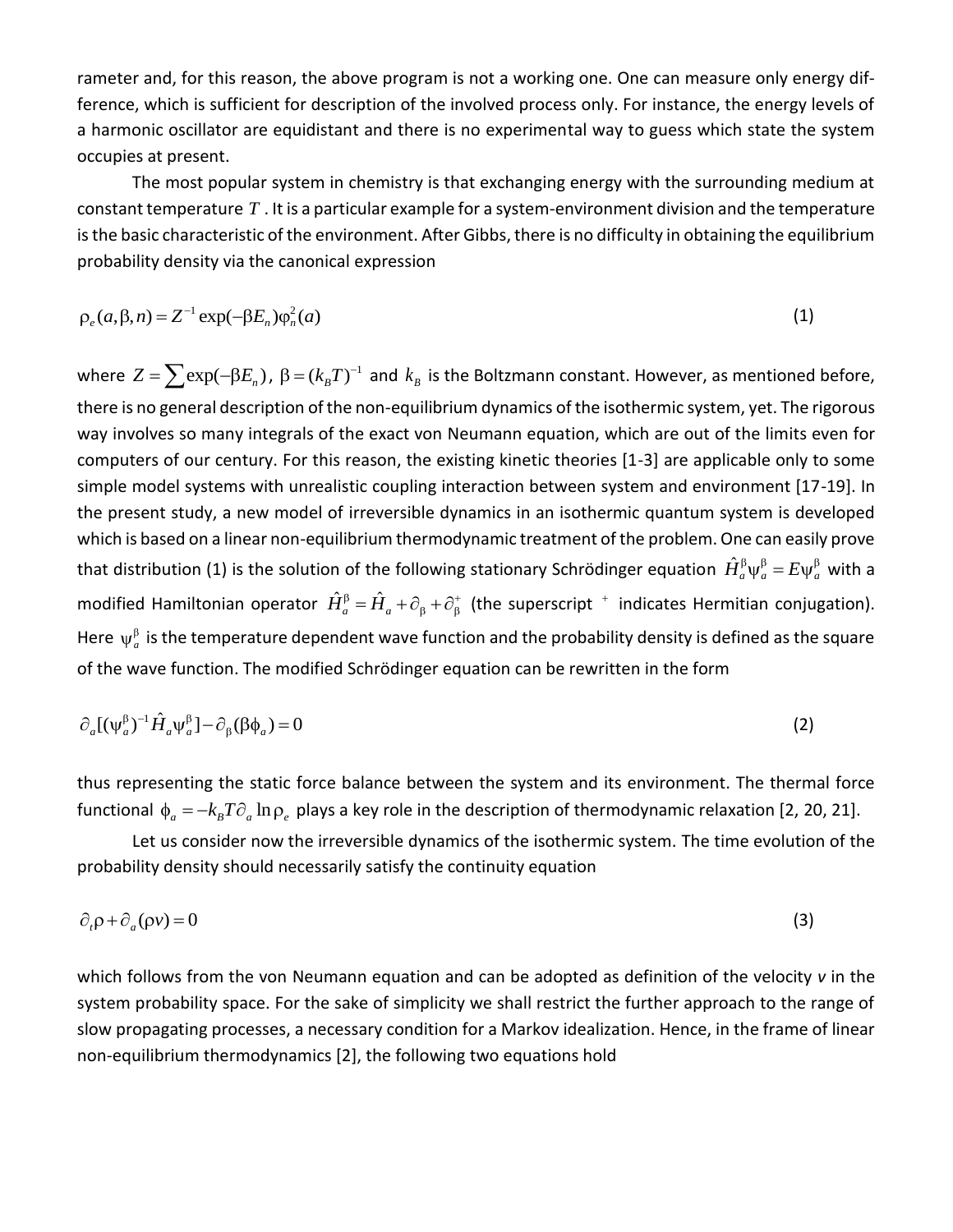$$
\Phi_a = -k_B T \partial_a \ln \rho - L_a^{-1} v + o(v^2)
$$
\n
$$
\text{Re} \left[ (\psi_a^{\beta})^{-1} \hat{H}_a \psi_a^{\beta} \right] = \rho^{-1/2} \hat{H}_a \rho^{1/2} + o(v^2)
$$

where  $L_a$  is the matrix of kinetic coefficients. The second relation presumes no existence of imaginary terms in the system Hamiltonian and for this reason there is no term linear in *v* there. Substituting these relations in (2) and integrating the result once over  $\beta$ , one obtains an expression for the velocity in the probability space

$$
v = -L_a \partial_a F_a \tag{4}
$$

where the integral

$$
F_a = \int_0^1 \rho(a, x\beta, t)^{-1/2} \hat{H}_a^{x\beta} \rho(a, x\beta, t)^{1/2} dx
$$

represents the characteristic thermodynamic functional of the system free energy [2] and possesses a minimum at the equilibrium state. In the latter case we have  $\hat{H}^{\beta}_a\rho^{1/2}_e=E\rho^{1/2}_e$  , which provides as equilibrium solution the Gibbs distribution (1). It should be noted that the force balance (2) is employed without addition of any inertial term because of the restriction to slow variables. Now, introducing (4) in the continuity equation (3) yields an equation governing the evolution of the probability density

$$
\partial_t \rho = \partial_a (\rho L_a \partial_a F_a) \tag{5}
$$

This Fokker-Planck-like equation [9] is the basic result of the present Markov theory.

To demonstrate the correctness of (5), we can compare its predictions with some known results. If one is interested in the evolution of the probability density in the momentum space,  $a = p$ , the corresponding kinetic coefficient matrix  $L_p$  is equal [2,3] to that of the friction coefficients  $B$  . For a system of a free ideal gas the Hamiltonian is given by  $\hat{H}_p = pM^{-1}p/2$  , where M is the mass matrix. In this case (5) transforms to

$$
\partial_{\rho} \rho = \partial_{\rho} (\rho B M^{-1} p + k_{B} T B \partial_{\rho} \rho) \tag{6}
$$

This is the well-known Fokker-Planck equation in the momentum space [3]. Note that the generalized Fokker-Planck equation for the momentum space always reduces to (6) in the classical limit. The second interesting case is the evolution in the configuration space,  $a = q$ , where  $L_q = B^{-1}$ . In the classical limit  $\rightarrow$  0 the corresponding equation (5) reduces to equation in the position space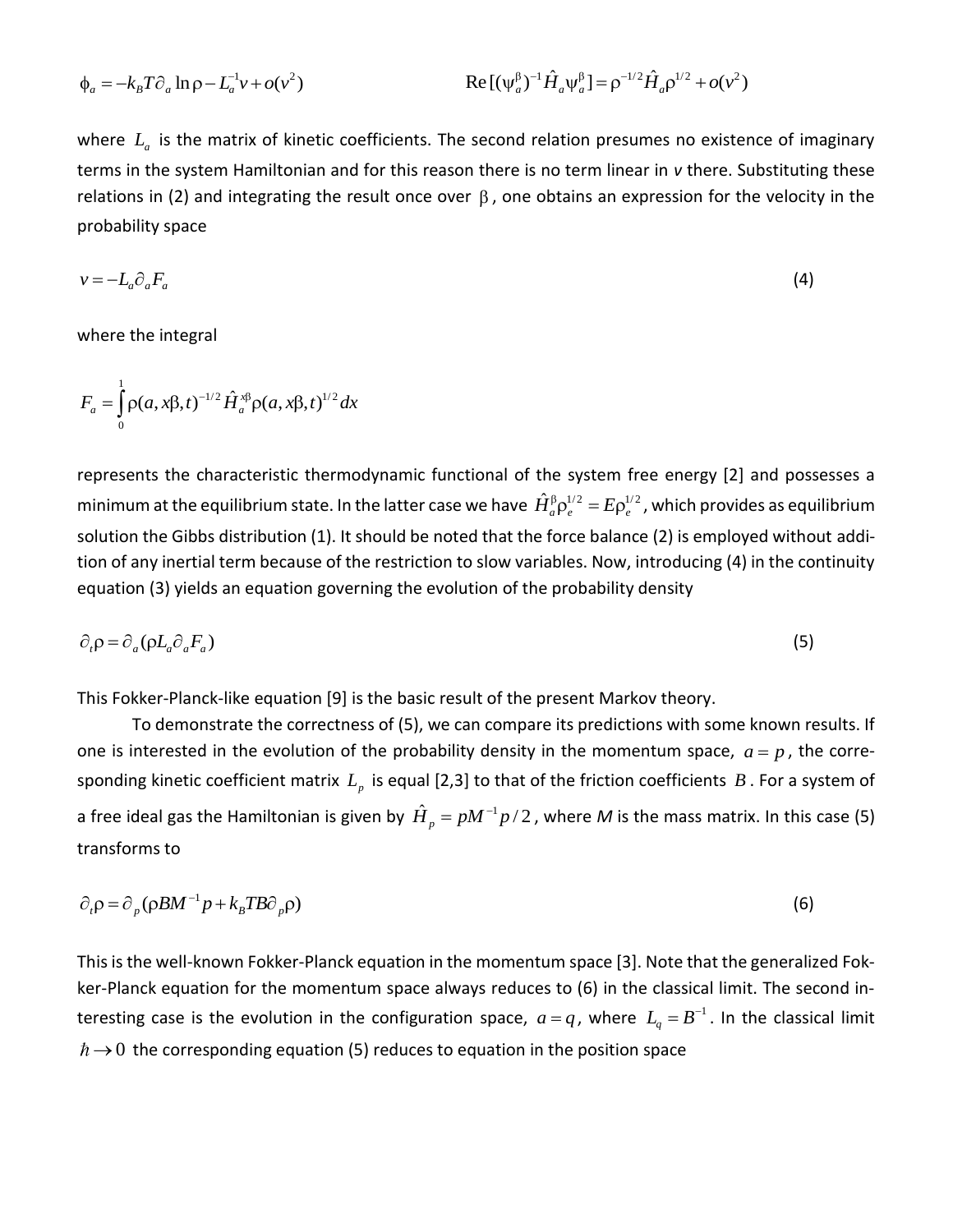$$
\partial_{\rho} \rho = \partial_{q} (\rho B^{-1} \partial_{q} U + k_{B} T B^{-1} \partial_{q} \rho)
$$
\n(7)

where  $U$  is the potential energy of the system. Equation (7) is known in the literature after the name of Smoluchowski [2].

To illustrate the correctness of (5) in the quantum case, we shall briefly present here results for a Fo illustrate the correctness of (5) in the quantum case, we shall briefly present here results for a<br>harmonic oscillator with Hamiltonian operator  $\hat{H}_q = -(\hbar^2/2m)\partial_q^2 + m\omega^2 q^2/2 - fq$ , where f is an external force. The solution of (5) for this case is a normal distribution density [14]. At large times, stationary state is established with oscillations' dispersion  $\sigma^2 = (\hbar/2m\omega) \coth z$  with  $z = \beta \hbar \omega/2$ . Then, the evolution of the mean value  $\bar{q}$  obeys the following equation [14]

$$
\partial_z(zb\partial_t \overline{q}) + m\omega^2(\overline{q} + \tanh z \partial_z \overline{q}) = f \tag{8}
$$

In the classical limit, this equation acquires the well-known form  $b\partial_r\overline{q}+m\omega^2\overline{q}=f$  . In the opposite case of low temperatures, according to the transition state theory, the friction coefficient *b* is inversely proportional to the oscillator partition function,  $b^{-1} \sim z / \sinh z$ . Using this relation and a new variable  $y = \overline{q} + \tanh z \partial_z \overline{q}$ , equation (8) can be rewritten as  $bz \coth z \partial_t y + m \omega^2 y = f$ . As is seen, the friction term here differs from that in the classical case; the expression  $b$ z coth z for the friction coefficient is known in the literature as the quantum fluctuation-dissipation relation [12].

Finally, we are tempted to examine (5) in the system phase-space  $a = (p, q)$ . Apart from the Wigner function there are many other distributions proposed to describe the quantum systems in their phasespace [4]. A natural extension for the kinetic coefficient matrix from the previous two cases is a supermatrix with elements  $L_{_{pp}} = L_{_{qq}}^{-1} = B$  and  $L_{_{pq}} = -L_{_{qp}} = I$ , where  $I$  is the unit tensor. This presentation is

consistent with the Onsager symmetry rule [2] and the corresponding equation (5) has the form  
\n
$$
\partial_t \rho + \partial_q (\rho \partial_p F_p) - \partial_p (\rho \partial_q F_q) = \partial_p (\rho B \partial_p F_p) + \partial_q (\rho B^{-1} \partial_q F_q)
$$
\n(9)

Since  $F_a$  is invariant of the sign of  $\rho$ , the above equation provides only non-negative solutions and thus eliminates the basic shortcoming of the Wigner function method. In contrast to other methods [17-19, 22], (9) is an integrodifferential equation of finite order and in this way it is a simpler mathematical problem. To find the general solution of (9) is not trivial. It shows, however, that the equilibrium distribution obeys simultaneously the following system of two equations  $\hat{H}^{\beta}_q \rho^{1/2}_e = E \rho^{1/2}_e$  and  $\hat{H}^{\beta}_p \rho^{1/2}_e = E \rho^{1/2}_e$ . Hence, the equilibrium probability density in the system phase-space is

$$
\rho_e(q, p, \beta, n) = Z^{-1} \exp(-\beta E_n) \varphi_n^2(q) \varphi_n^2(p)
$$
\n(10)